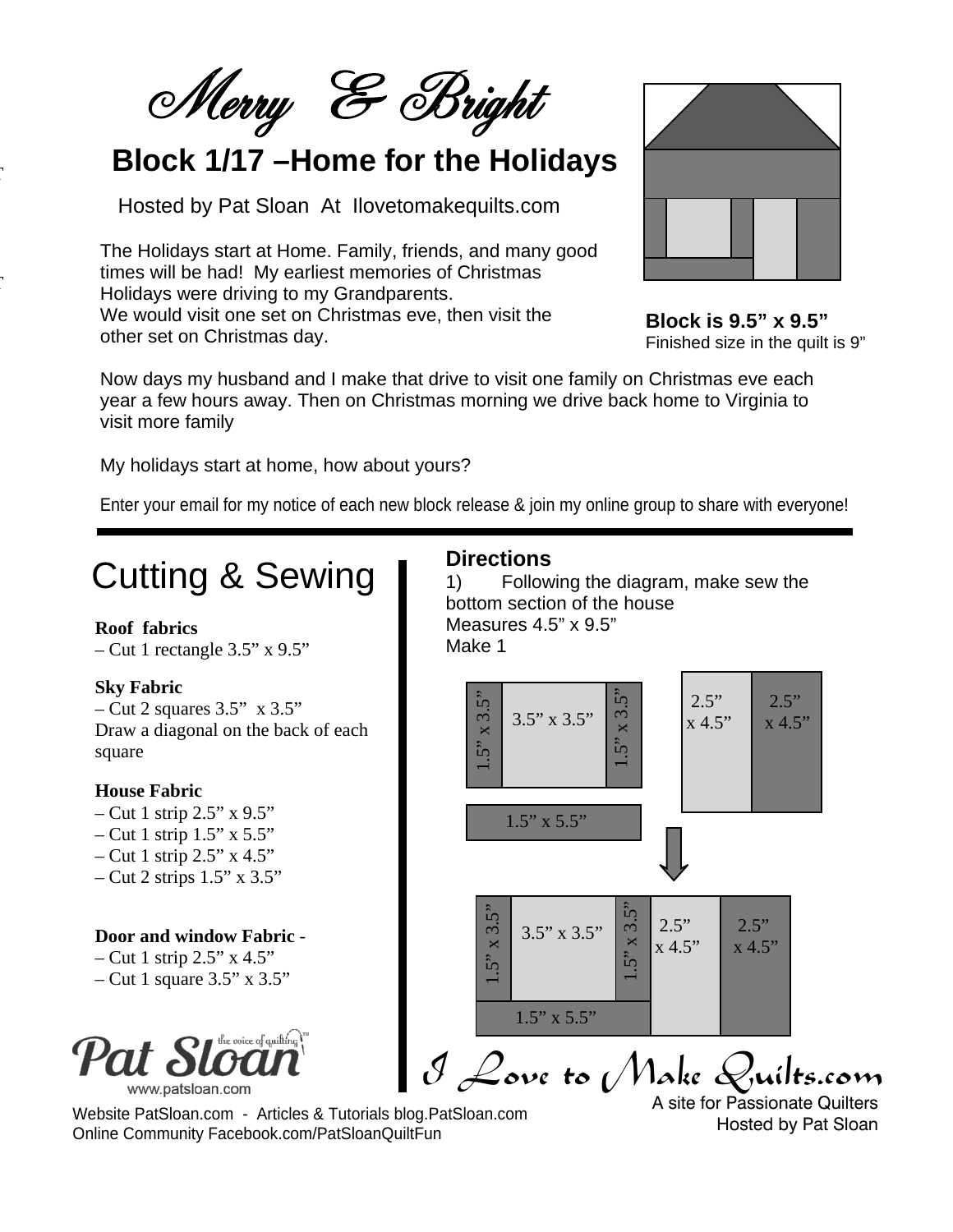I Love to Make Quilts.com

A site for Passionate Quilters **Directions Directions Directions** 

2) Following the diagram to make the roof. Place the sky square on the corner Sew ON the line.

Repeat for other corner Make 1 Measures 3.5" x 9.5"





3) Following the diagram trim away leaving a 1/4" seam allowance on both corners Press triangles open to create the roof.

Measures 3.5" x 9.5"





4) Following the diagram, sew the roof to the top house strip. Measures 5.5" x 9.5"

5) Following the diagram, sew the 2 house parts together Measures 9.5" x 9.5"





**Block 1/17 –Home for the Holidays**

Website PatSloan.com - Articles & Tutorials blog.PatSloan.com **(Page - 2)** Online Community Facebook.com/PatSloanQuiltFun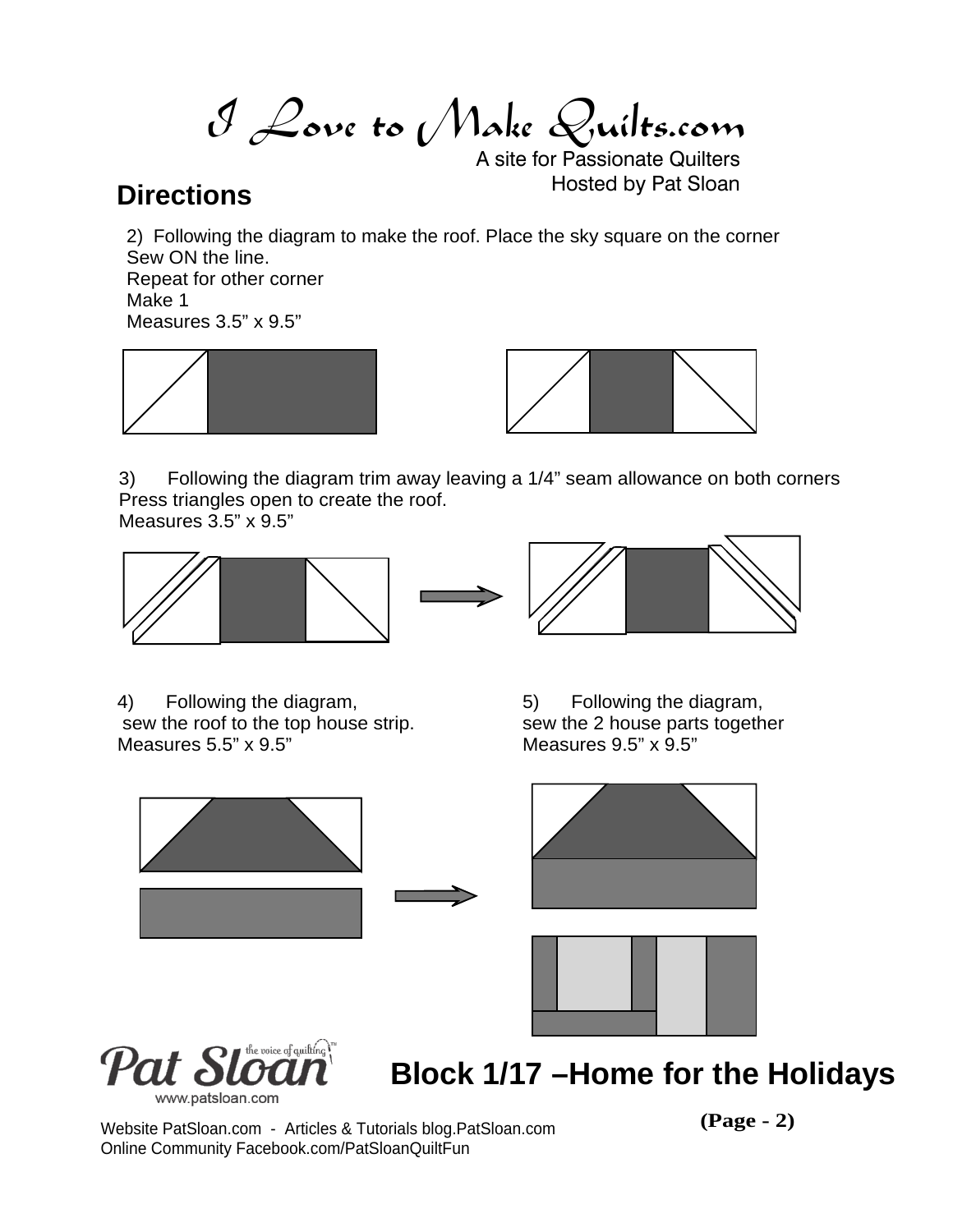

# **Block is 9.5" x 9.5"**

IN the Quilt it is finished size 9" x 9"



# **Block 1/17 –Home for the Holidays**

Website PatSloan.com - Articles & Tutorials blog.PatSloan.com **(Page - 3)** Online Community Facebook.com/PatSloanQuiltFun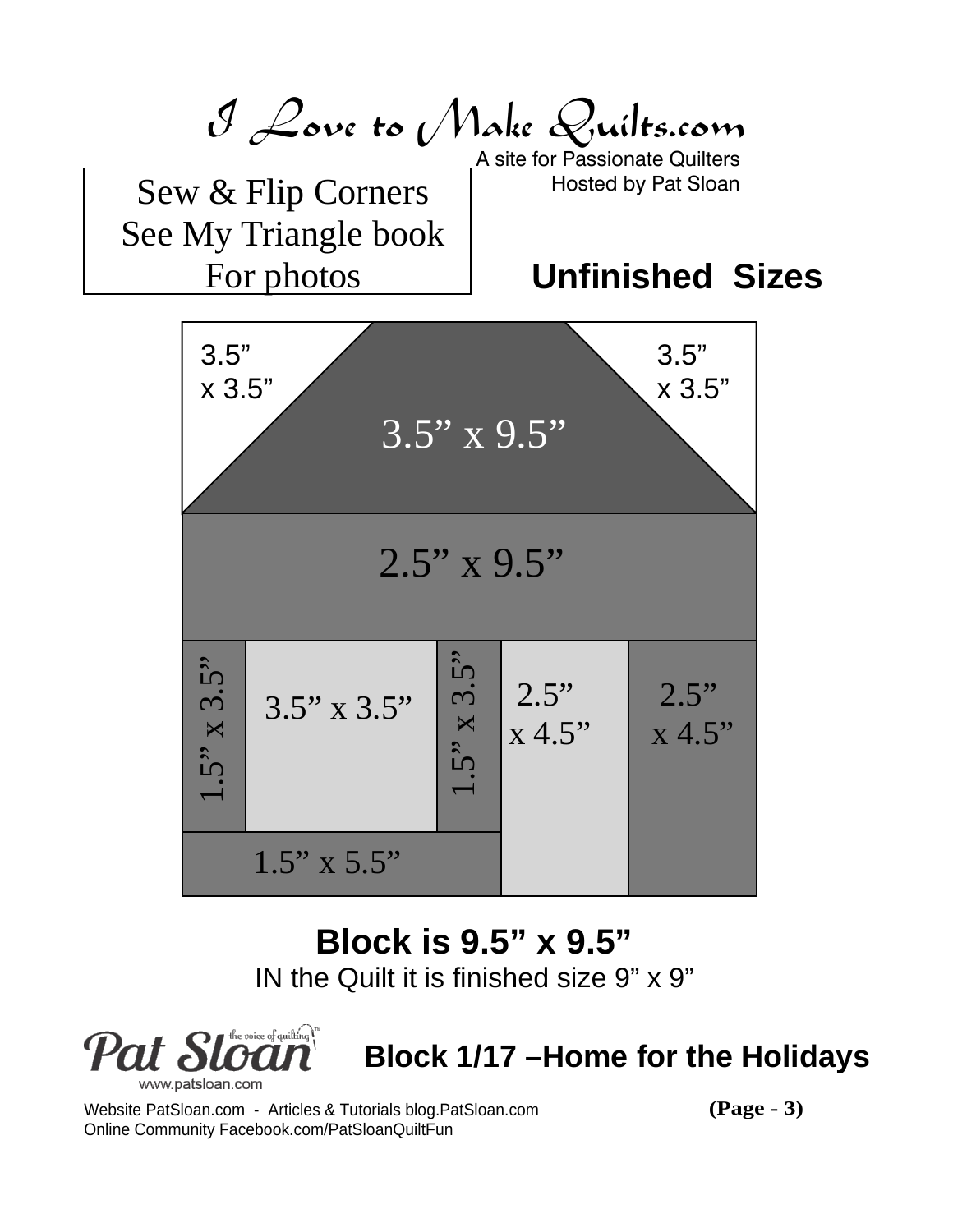I Love to Make Quilts.com

A site for Passionate Quilters

Hosted by Pat Sloan<br>Merry & Bright<br>BOONUS Layout



**41" x 51.5" 20 Blocks**

Cut 15 squares 2" x 2"

Cut 31 strips 2" x 9.5"

Add a 4" wide border on all sides for a quilt that is

 **48" x 58.5"**



**Block 1/17 –Home for the Holidays**

Website PatSloan.com - Articles & Tutorials blog.PatSloan.com Online Community Facebook.com/PatSloanQuiltFun

**(Page -4)**